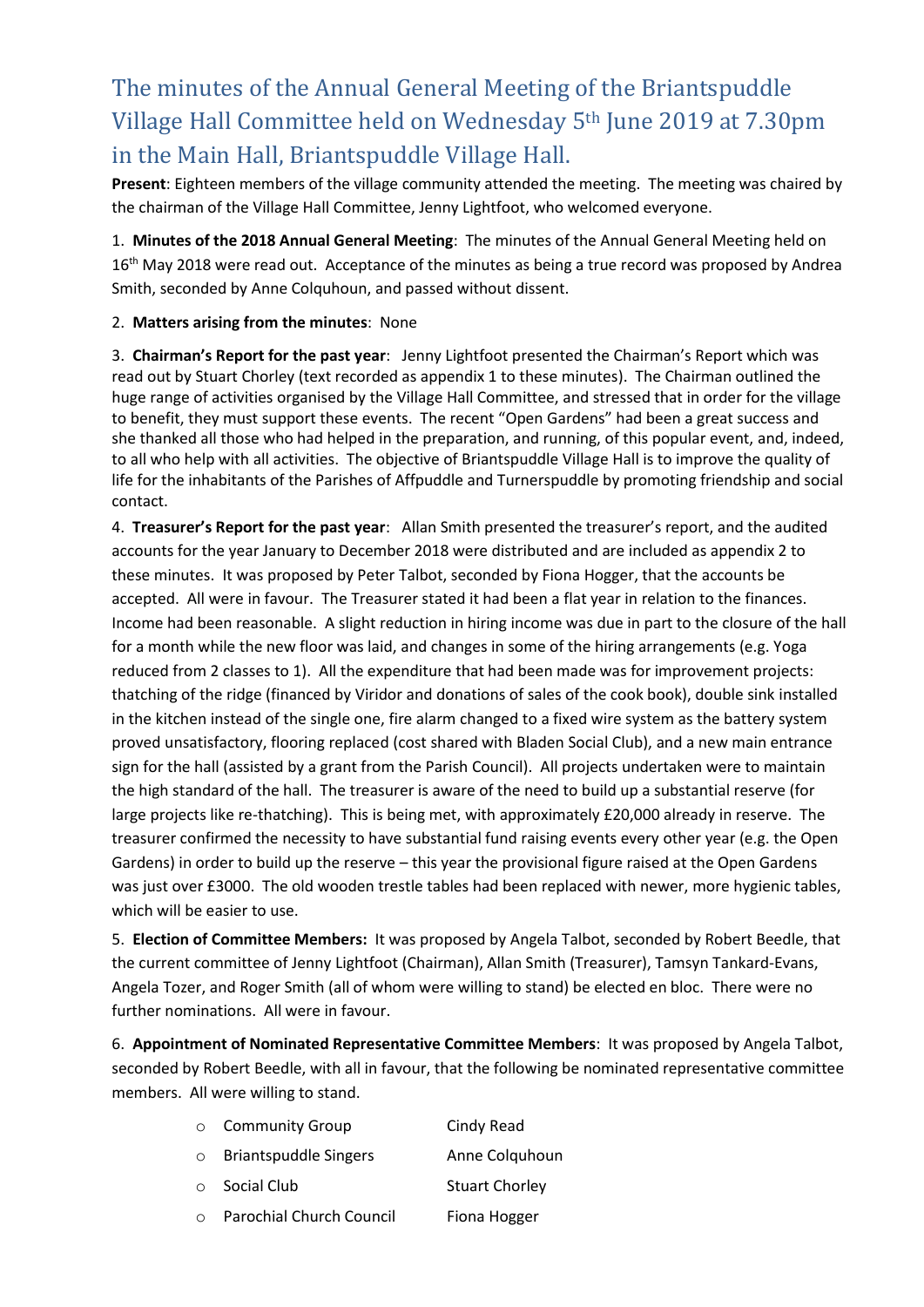- Parish Council No representative
- o Parish Shop No representative

### 7. **Any Other Business:**

**a)** The Chairman said she had an excellent committee who were helpful, good natured, and a pleasure to work with.

**b)** Leonora Sheppard asked for clarification concerning Broadband in the hall. It was stated that the Broadband connection was quite expensive, with the cost initially being met by Morning Data. However, following the move of Morning Data from the village the cost now had to be met by the Village Hall Committee. Opinions had been sought but hirers had indicated that they were unwilling to contribute to the additional cost. Stuart Chorley said that the provision of Broadband would be looked at again to see if costs could be reduced. The phone line had been retained so that it might be reinstated at a later date.

**c)** Ron Hoyle expressed disappointment at the small turnout at the AGM. The Chairman confirmed that all necessary publicity/notices had been undertaken to make the villages aware of the AGM.

**d)** Maggie Hoyle expressed gratitude that the hearing loop is now working in the village hall, but noted that at some of the recent lectures, there had been problems with hearing the lecturer. She felt that the technical support required to ensure correct use of the microphone was lacking. If good quality reproductive equipment could be supplied the film shows could be expanded, and she expressed the desire for sufficient funds to be built up to enable this to happen.

**e)** Sue Jones on behalf of the Parish Council offered thanks and appreciation to the Committee for all their hard work, and in particular for running such a successful and enjoyable event as the recent Open Gardens.

The meeting closed at 8.10pm.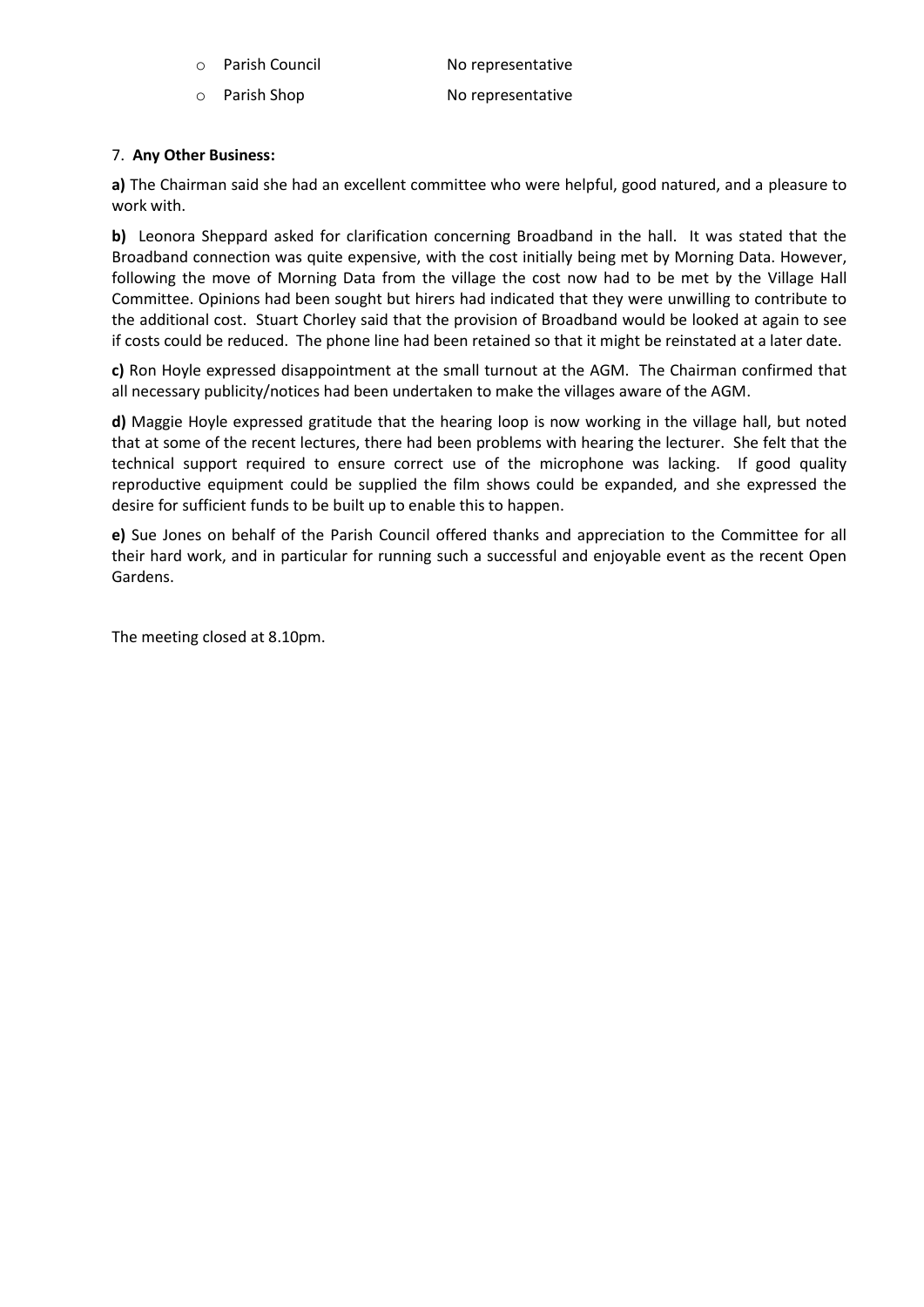#### BRIANTSPUDDLE VILLAGE HALL COMMITTEE REPORT 2019

It seems unbelievable that it was a year ago we sat here for the last annual parish meeting and heard reports from the various organisations within the parish. But, then I started looking at the many things that have happened and quickly realised it would take at least a year to fit it all in and so here we are.

First of all it has been good to welcome Fiona Hogger on board as a trustee, as the nominated representative of the PCC. The 10 trustees that make up our committee and Lesley, our tireless and invaluable minutes secretary, incorporate virtually every aspect of our community which I see personally as not only how important the village hall is to our community but the inclusive desire from all corners to see it flourish and continue to meet the needs of our community.

It's been a very busy year with a range of activities taking place that some considerably larger communities would be in awe of being able to provide. I'll probably miss one or two for which I apologise but on a regular basis we have Pilates, yoga, short mat bowls, keep fit, skittles, Briantspuddle singers, coffee shop, Let's lunch, evening talks/lectures, village hall lunch. A programme of Artsreach performances, the Purbeck film festival, harvest lunch, the Christmas fair, Christmas lights celebration and awards and New Year's Eve party contribute to a full year.

We've also this year enjoyed the Armistice Day celebration tea party and exhibition, a wedding and various other private bookings.

Looking forward, I would also like to take this opportunity to encourage individuals and groups amongst us who would like to see other activities and events taking place to come and talk to us and let's see how together we can make even more things happen for our mutual benefit and enjoyment happen. The hall is very busy but there is scope to do even more if the desire for it is present.

The year has been just as busy behind the scenes keeping the hall not only in a good state of repair but seeking to improve and enhance facilities as we go. The re-ridging of the thatched roof was carried out successfully and the swifts played their part in vacating their annual holiday homes in an orderly manner at the agreed time allowing the work to be completed in what was a very hot sunny and dry summer.

We had the electricians in verifying and certifying the quality of the electrics throughout the building and also carrying out improvements to the fire alarm system moving from a battery operated wireless system to a fully integrated hard wired system, no more flat batteries triggering alarms. Not only that, but with a conscious effort to place unsightly wiring as inconspicuously as possible. It is our intention, as and when further re wiring or wiring is required to seek to gradually move everything to a less visible position further enhancing the beauty of our hall.

The establishing of a recorded ongoing maintenance schedule for the building and the annual clean further served to keep the facilities we enjoy as top notch as possible. Grateful thanks to trustees and other members of the community for rolling up their sleeves and helping out with the big annual clean.

We have also seen a large area of the main hall floor and the skittle alley replaced this year. A successful shared venture both in cost and organisation carried out by the Bladen social club and the village hall committee jointly. There is still some ongoing snagging being dealt with but overall a much enhanced and safer floor surface for all of us to enjoy.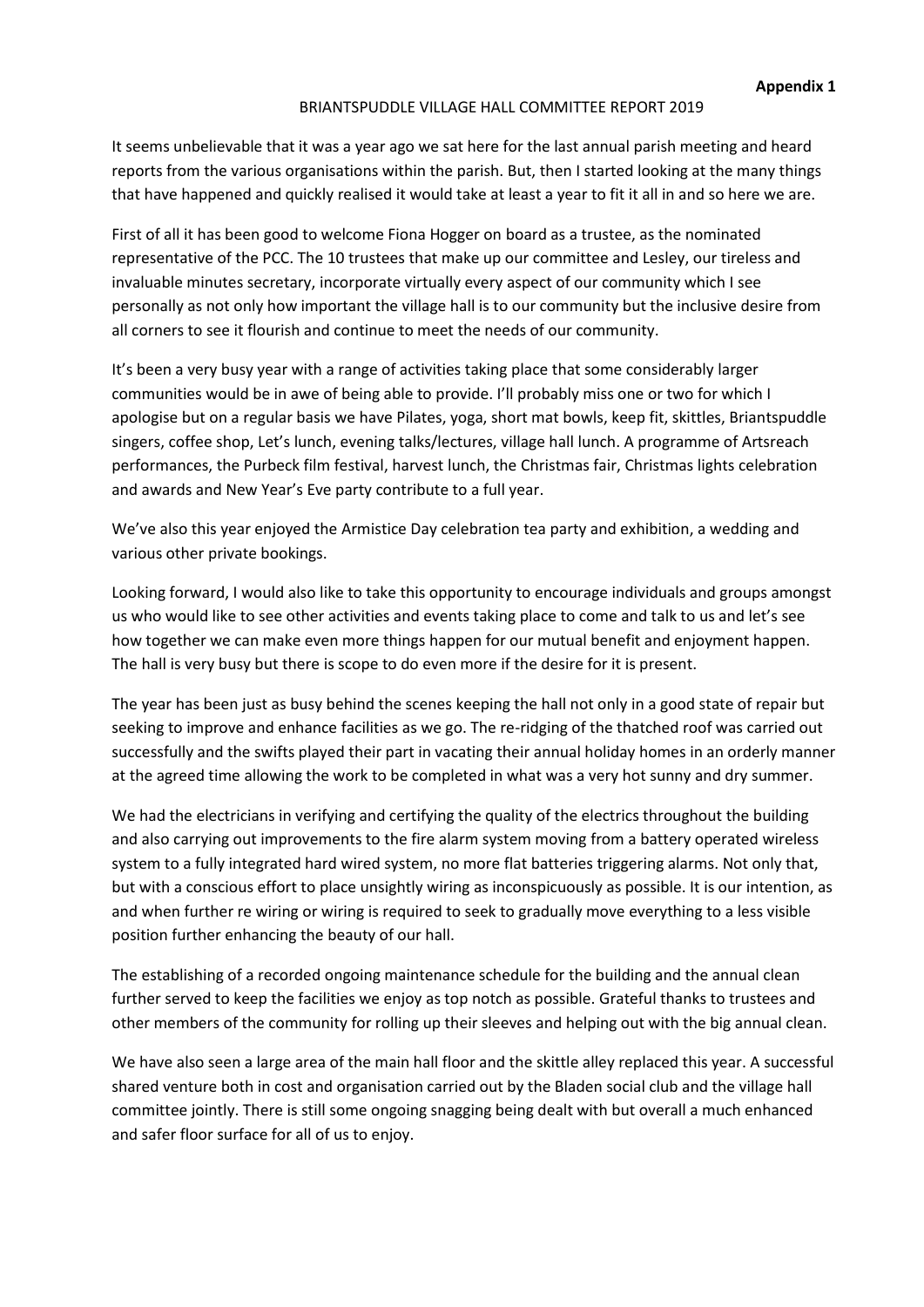We've also been able to purchase and install a new mixing desk and wireless microphone system to enhance everyone's enjoyment of the events that take place here with the loop system once again functioning correctly interacting with the P.A. system. There may still be a need to move a speaker to further reduce the risk of occasional feedback. I hope in particular that those with reduced hearing ability are benefitting from these changes and trust you'll persevere with us as we fine tune the system.

We have a beautiful new sign outside the main doors to the hall drawing your attention to the entrance.

For a number of years now we have been served well by our substantial and quite heavy wooden tables due in no small part to some considerable fund raising carried out by Sue Jeanes in the past. The tables are becoming increasingly temperamental and prone to inflicting damage on their users without warning and are in need of replacement and so in the very near future, paid for by a considerable donation from the community group and the sale of jams and preserves in the coffee shop and with the balance being made up from hall funds, we will all be able to enjoy using a set of new, lightweight, hygienic tables.

I would like to take this opportunity to thank Angie Talbot for all the hard work she put in as a trustee until recently when she stood down from her position as representative for the community group, not least of all in arranging for the Wareham men's shed to build a display cabinet positioned in the foyer and soon to display the Debenhams China and other artefacts, and welcome Cindy Read on board as she takes over from Angie. Also a big thank you for the enormous amount of work Allan Smith does in keeping everything running smoothly, not only as treasurer but in so many other ways.

It has been a pleasure to work with each and every one of the trustees this past year and we are glad to report that once again we end the year with the village hall being in good shape both physically and financially but be assured we will not be resting on our laurels as the first weekend in June races towards us and with the help of the church and it's flower festival weekend, kind villagers opening their gardens and many of you joining with us to make yet another open gardens event not only exhausting but thoroughly enjoyable as we come together as friends and neighbours working together for our community and this our village hall.

Jenny Lightfoot

Village Hall Committee Chairman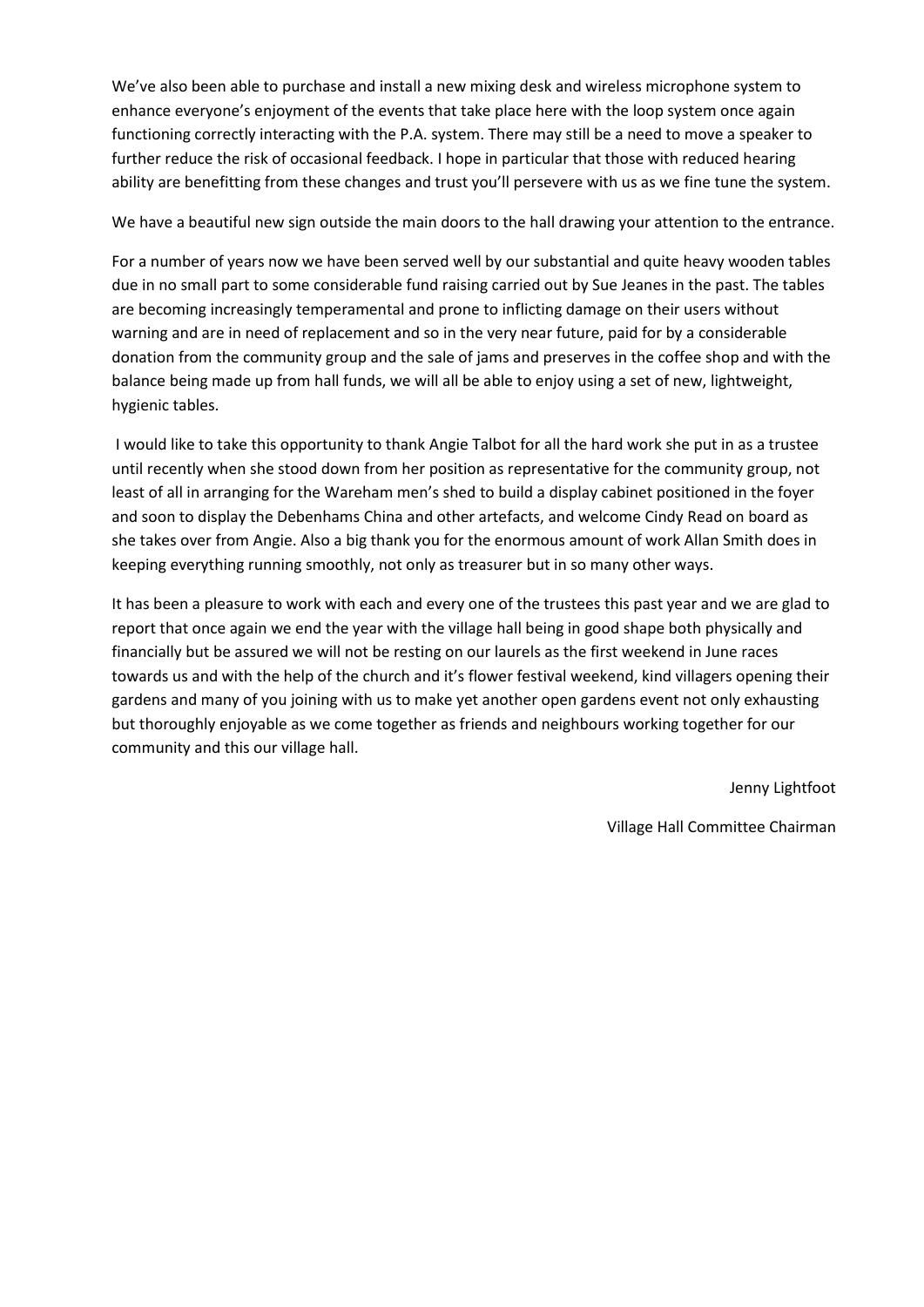## Treasurer's Report

For the financial year up to the end of December 2018 the overall picture was of a relatively flat income, and an increased level of expenditure on maintenance and improvement projects.

Total income of £17,492 was less than the previous year's total of £20,264, however the previous year's total benefited from the Open Garden event during that year, bringing in an exceptional surplus of over £4,000. Hiring income was reduced in part due to loss of availability of the hall during the refurbishment of the floor, whilst our regular hirers continued to maintain their previous levels of usage.

Expenditure was dominated by a number of projects:

- 1. Repairs and re-ridging of the thatch was carried out with financial support from Viridor Credits and donations from the proceeds of sales of the Village Cook Book.
- 2. The single bowl kitchen sink was replaced with a double bowl sink, a fulfilling a longstanding request from regular hirers of the kitchen. This was funded from village hall internal resources.
- 3. The fire alarm system was rewired to eliminate the radio link system which had required frequent attention to maintain effectiveness. This was funded from village hall internal resources.
- 4. The floor in the main hall, including the skittle alley area, was repaired, sanded and varnished. This was funded in a shared basis with the Bladen Social Club and internal village hall resources.
- 5. A new sign was provided for the village hall main entrance. This was funded by a grant from the Affpuddle Parish Council and internal village hall resources.

Completion of these projects goes some way to maintaining the standard of facilities in the Village Hall at a high level. However, there will continue to be further expenditure necessary to keep the building and internal fittings at an acceptable level, the rate at which this can be carried out being regulated by the organisations ability to generate funds.

The Village Hall Committee continue to seek to build an adequate reserve against any future major repairs, with special attention to the longer-term necessity to renew the thatched roof. With the loss of Viridor as a major source of support funding, and no immediate replacement, this is a particular concern. Over the last three years the balance in the reserve fund has been increased to just over £20,000, with a target of reaching £40,000.

The Village Hall can only continue to be a success if it is supported by the members of our village community, I would appeal to all village residents and friends of the village hall to support the events that take place there. Your committee will continue to look for ways to improve the facilities offered, and welcome suggestions from existing or potential users of the hall.

Allan Smith

Village Hall Committee Treasurer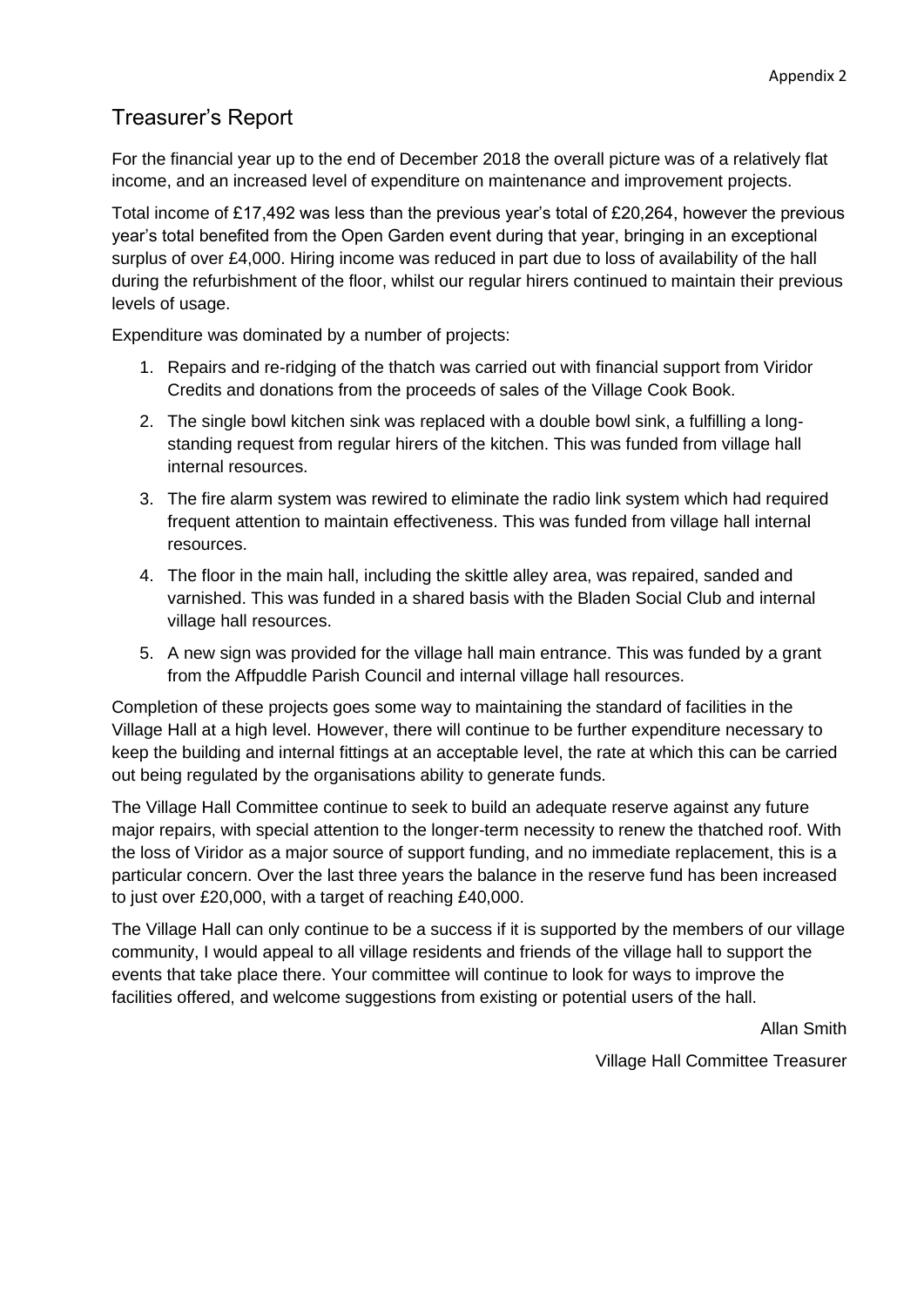### Briantspuddle Hall Committee - Accounts Year ended 31<sup>st</sup> December 2018

| <b>Income</b>                         |       |       | <b>Expenditure</b>             |        |
|---------------------------------------|-------|-------|--------------------------------|--------|
| Hall Hire and other casual hire       |       | 8,713 | Caretaker                      | 1,860  |
| Grants – Parish Council               |       | 3,174 | Repairs and Maintenance        | 8,434  |
| Donations received including Gift Aid |       | 893   | Heating and Lighting           | 2,620  |
| Sundry income                         |       | 388   | <b>Water Rates</b>             | 298    |
|                                       |       |       | Insurance                      | 2,810  |
| <b>Bank Interest Received</b>         |       | 26    | Ground Rent                    | 80     |
|                                       |       |       | Printing, Postage & Stationery | 59     |
|                                       |       |       | <b>Broadband</b>               | 217    |
| 100 Club Income                       | 1,370 |       | Licences                       | 265    |
| Less Prizes                           | (420) | 950   | Consumables                    | 145    |
| <b>Fund Raising</b>                   | 4,160 |       | <b>Professional Costs</b>      | 100    |
| Less Opening Stock                    | (91)  |       |                                |        |
| Expenses                              | (803) |       |                                | 16,888 |
| Add Stock Held                        | 82    | 3,348 |                                |        |
|                                       |       |       |                                |        |

| Profit for the Year | 604 |
|---------------------|-----|
|---------------------|-----|

£17,492

£17,492